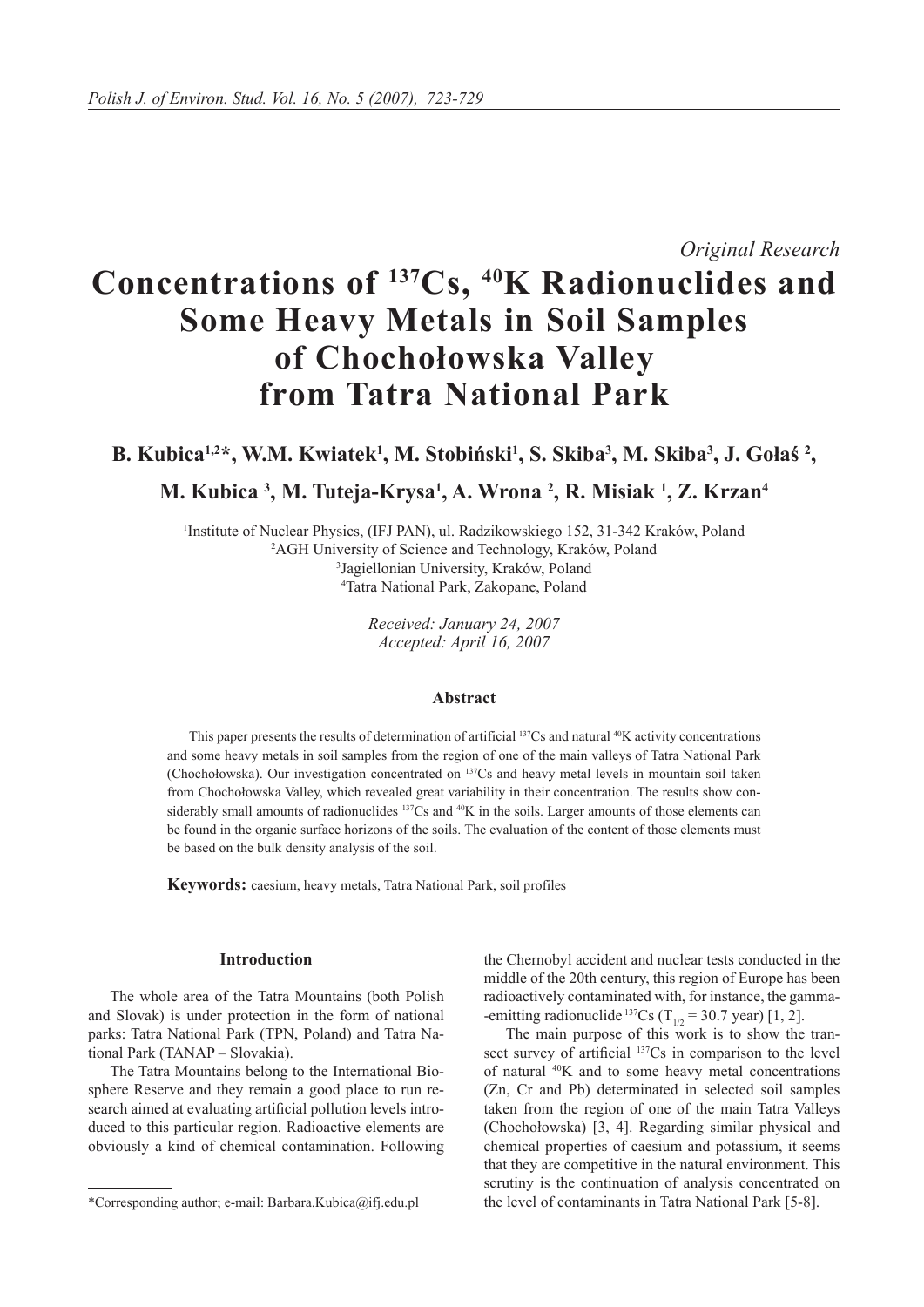#### **Experimental Methods**

Surface soil samples were collected from Chochołowska Valley during the summers of 2001-05 at least four times in order to have reliable knowledge of average radinuclide concentration levels [9, 10]. The precise localization (geographical coordinates) and altitude of certain sampling places were determined using a GPS system [GPSmap 76S]. Soil profiles were collected with 10 cm diameter plastic cylinders. Sampling depth was 10 cm. Monolith cores were taken out and preserved in the cylinders. The cores were sliced into 3-3.5 cm thick slices. The soil slices (levels) corresponded with the concentrations of analyzed elements found at different depths (level *a*from 0 to 3 cm, *b* 3-6 cm and *c* 6-10 cm) in the soil profile. The samples were taken from different genetic soil levels. The profile of investigated soils had a Podzols characteristic coloured sequence of the genetic horizons: Ofh (raw humus) – E (albic) – Bhfe (spodic) – C (parent material). It is essential to note that both the depth of the soil profile and the depth of the horizons were almost equal in all investigated soils (Table 1). The collected samples were subjected to standard pedological analysis (among others: texture, pH,% of the organic matter, C/N). The mineral composition of the bulk soils material  $(\leq 1$ mm) as well as the clay fractions using the X-ray diffraction technique were analyzed [11]. The clay fractions were separated by centrifugation proceeded to chemical treatment including organic matter removal, disposal of free Fe3+ oxides, according to Mehra and Jackson method and sodium saturation followed by dialysis. After treatment, separated clay fractions were weighed.

Before the gamma-measurements, the organic particles were removed and the soil material was dried at 105°C and sieved using a vibrating screen (diameter of circular –hole screen was about 2 mm). The radionuclide content of the samples was measured by gamma-spectroscopy with a HPGe detector of 10% efficiency for 72 hours (for each sample). The gamma spectrometer was calibrated by standards IAEA-154, Soil-6, IAEA-375 from International Atomic Energy Agency (IAEA) of Vienna, according to the method previously described [12]. The soil samples were collected during the period of 2001-05 but the data of the gamma-measurements were calculated and normalized for 01.09.2000.

Additionally, determination of elemental concentration of Fe was made by means of the UV-VIS Spectrometry method (Spectrometr Helios alfa – Spectronic Unicam). Samples were wet digested with the use of microwave system (Plazmatronica, Poland). Each determination was performed three times.

The PIXE technique also has been applied in this study. 2.4 MeV proton beam at the Institute of Nuclear Physics, Polish Academy of Sciences in Kraków has been collimated down to 1 mm<sup>2</sup> on the sample.

The experimental set-up for the PIXE experiments allows collecting two independent spectra at the same time. The PIXE spectrum was detected by a Si(Li) detector with an energy resolution of 180 eV for Mn- $K_a$  line. The spectrum of back-scattered protons used for normalization of all registered PIXE spectra are provided by the surface-barrier detector with an energy resolution of 18 keV for an Am<sup>241</sup> source. The surface-barrier detector detects particles back-scattered from a thin aluminum foil. The foil separates the high vacuum volume of the target chamber from the low vacuum region where the investigated sample is placed. This arrangement, known as an external beam technique, avoids target charging effects. Such normalization also provides independence on target types and directly proportional to the number of incident particles. The two input data acquisition system built around the ORTEC 919 Multichannel Buffer and controlled by a PC computer was used for x-ray spectra detection.

## **Results and Discussion**

The concentration level of <sup>137</sup>Cs and <sup>40</sup>K measured in soil samples was collected from the Chocholowska Valley region. The values (Table 2) were expressed either in Bq/kg dry mass or in Bq measured in the area unit  $(m<sup>2</sup>)$ . Minimum detectable activity (MDA) accordingly to definition by Curie [13] were about 10 Bq/kg and 100 Bq/kg for <sup>137</sup>Cs and 40K, respectively.

Our data revealed the significant variability in radiocaesium level distribution in the soil samples taken from the Chochołowska Valley area. As shown in Figs. 1a and 1b, respectively, the 137 Cs concentration measured in the area unit [Bq/m2 ] corresponded with the values of radiocaesium concentration determined per mass unit [Bq/kg].

| Depth     | Horizon        | Colour   | $%$ Skeleton<br>$> 2$ mm | Texture   | pH  | % Org.matter |
|-----------|----------------|----------|--------------------------|-----------|-----|--------------|
| $0 - 5$   | Ofh            | 10YR 2/2 | 20                       | Raw humus | 4.0 | 37.8         |
| $5 - 10$  | E              | 10YR 6/4 | 30                       | LS        | 4.0 | Trace        |
| $10 - 30$ | <b>Bhfe</b>    | 5YR 3/2  | 35                       | LS        | 4.6 | 9.2          |
| $30 - 70$ | Bs/C           | 10YR 6/5 | 40                       | LS        | 5.1 | Trace        |
| 70-90     | C <sub>1</sub> |          | 95                       | bedrock   |     |              |

Table 1. Specific properties given for investigated soil profiles.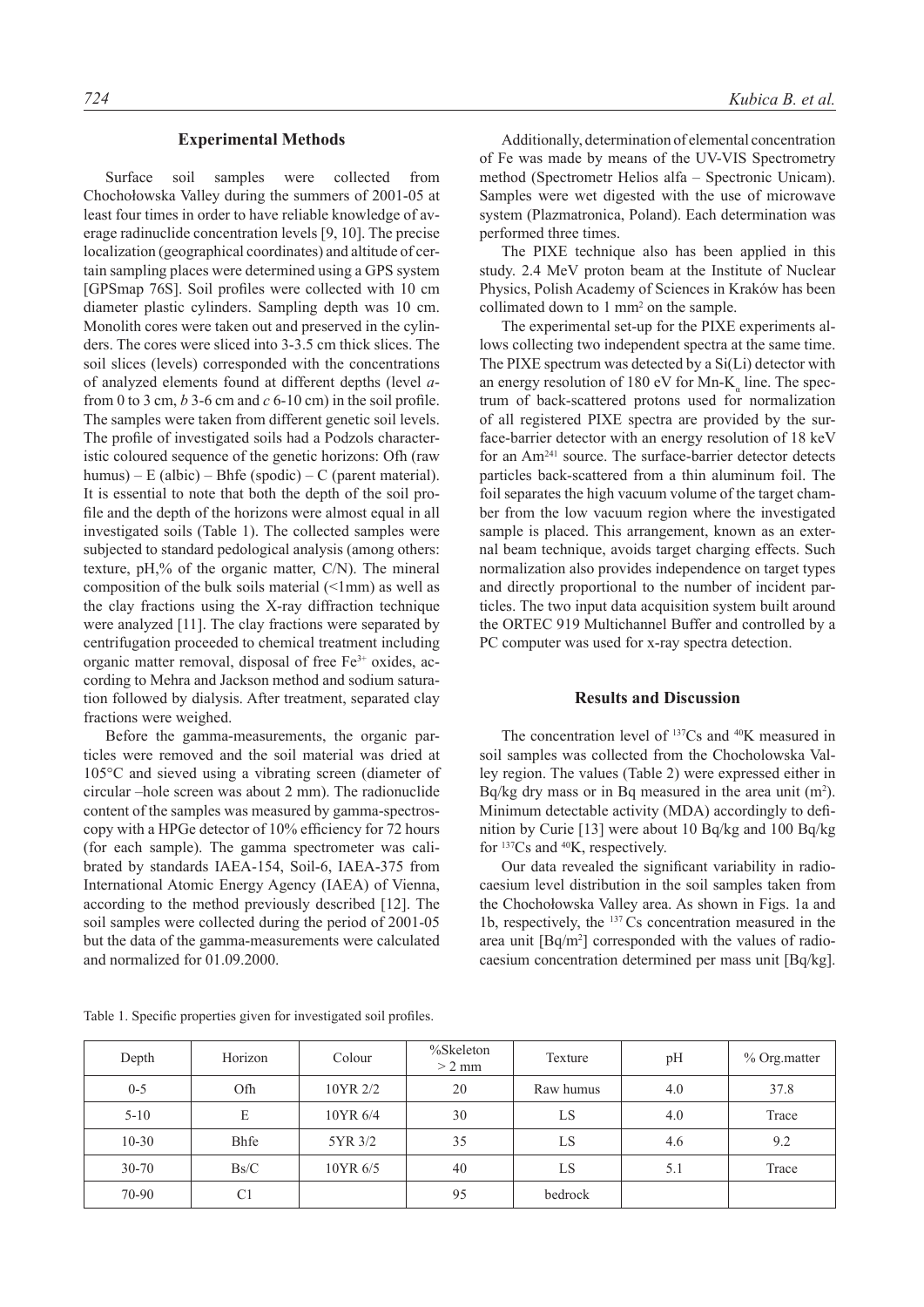| ka Valley.                                                             |                                                                                          |  |
|------------------------------------------------------------------------|------------------------------------------------------------------------------------------|--|
| activity <sup>137</sup> Cs[Bq/kg]/<br>activity <sup>40</sup> K [Bq/kg] | activity<br>$137Cs[Bq/m2]$ /<br>activity <sup>40</sup> K<br>$\left[\text{Bq/m}^2\right]$ |  |
|                                                                        | c                                                                                        |  |
|                                                                        |                                                                                          |  |

Table 2. Activity of radiocaesium and potassium in soils taken from Chocholowska V

 $\frac{0}{0}$ 

D

| Sampling places                                       | $a.s.1$ .<br>$\lceil m \rceil$ | organic<br>matter | $[g/cm^3]$ | activity <sup>40</sup> K [Bq/kg] |                       | activity <sup>40</sup> K<br>$[Bq/m^2]$ |          |
|-------------------------------------------------------|--------------------------------|-------------------|------------|----------------------------------|-----------------------|----------------------------------------|----------|
|                                                       |                                |                   | a          | a                                | b                     | $\mathbf c$                            |          |
| Near pathway to Iwaniacka                             | 1061                           | 23.44             | 0.708      | $308.9 \pm 6.78$                 | $109.92 \pm 1.48$     | $33.88 \pm 1.21$                       | 7062.7   |
| Pass                                                  |                                |                   |            | 388.17±5.55                      | $457.35 \pm 5.45$     | $461.66 \pm 5.16$                      | 27302.25 |
| Chochołowska Valley near<br>shelter-home near pathway | 1180                           | 44.26             | 0.27       | 873.6±71.4                       | $348.8 \pm 3$         | $48.10 \pm 1.7$                        | 5491.966 |
| to Wołowiec Mt                                        |                                |                   |            | 296.9±4.7                        | $483 \pm 6.1$         | $524.4 \pm 6.25$                       | 8508.726 |
| Bobrowiecka Pass                                      | 1355                           | 71.52             | 0.17       | $1782.23 \pm 13.39$              | $1926.51 \pm$<br>9.18 | $247.22 \pm$<br>2.05                   | 13095.82 |
|                                                       |                                |                   |            | $2.67 \pm 0.04$                  | $133.8 \pm 1.91$      | $464.76 \pm 5.68$                      | 5390.198 |
| Grześ Mt                                              | 1653                           | 46.78             | 0.38       | 1584±6.91                        | 682.58±4.56           | brak                                   | 11152.83 |
|                                                       |                                |                   |            | $346.91 \pm 5.53$                | 278.90±3.78           |                                        | 3202.359 |
| Wyżnia Chochołowska                                   | 1720                           | 52.42             | 0.16       | $301.7 + 4$                      | 570±4.3               | $197.6 \pm 2.4$                        | 5849.089 |
| Glade                                                 |                                |                   |            | 1.23                             | $636 \pm 27$          | $814 \pm 34$                           | 12901.68 |
|                                                       | 1150                           |                   | 0.33       | $680.9 \pm 3$                    | $194.2 \pm 1.14$      | $27.4 \pm 1.4$                         | 9736.666 |
| Pathway to Grześ Mt                                   |                                |                   |            | $177.3 \pm 6$                    | $470 \pm 20$          | $474.2 \pm 20$                         | 19677.3  |
| Rakoń Mt                                              | 1879                           |                   | 0.17       | $1562.3 \pm 8$                   | $493.5 \pm 3.4$       | $36.7 \pm 1.4$                         | 7511.852 |
|                                                       |                                |                   |            | 51                               | $385.5 \pm 16$        | 498.4±21                               | 10582.13 |
| Upłaz Mt                                              | 1794                           |                   | 0.58       | 265.98±<br>2.6                   | $41.5 \pm 1.1$        | $10.74 \pm 14$                         | 2506.195 |
|                                                       |                                |                   |            | 265.98±2.6                       | $41.5 \pm 1.1$        | $10.74 \pm 14$                         | 26962.22 |
| Starorobociańska Valley                               | 1434                           | 49.46             | 0.46       | 385.05±4.3                       | $272.2 \pm 2$         | brak                                   | 4255.6   |
|                                                       |                                |                   |            | 230.07±10                        | $506.4 \pm 21$        | brak                                   | 9389.92  |
| Chochołowska Valley near                              | 1224                           |                   | 0.62       | $148.68 \pm 1.74$                | $141.14 \pm 1.96$     | $42.86 \pm 1.12$                       | 7423.00  |
| Lejowa Valley                                         |                                |                   |            | $760.61 \pm 8.32$                | 939.4±10.39           | $815.66 \pm 8.6$                       | 64754.23 |

Also, one can observe the tendency proportional relation between <sup>137</sup>Cs activity and sampling point altitude. This correlation was observed before and showed in recent papers concentrated on Tatra's radioisotope contamination [9, 14, 15]. Furthermore, for natural  $40K$  isotope, the changes in its activity measured in given samples in respect to the altitude [asl.] were not noticed. Demonstrated increase in 137Cs activity in correlation to altitude might be elucidated due to the humic development level; in other words, to the number of organic matter present in mountain region soil samples. [16-19]. Specific properties of all mountain region soils including the soil-covered Tatra Mts., is the delay in organic matter decomposition process in relation to the altitude and forming of ectohumic levels [20-22].

The 137Cs concentration, measured in investigated soils, showed an increasing tendency with height [asl.] and soil surface carving and soil volume density [5.14]. Obtained data showing the changes in 137Cs and 40K activity found in ectohumic soil levels are presented in Figs. 2a, 2b and 2c.

Apparently, in all investigated samples radiocaesium concentration declined with the increase of soil volumic density. This means that the artificial <sup>137</sup>Cs radioisotope is strongly bound by organic substance forming the soil accumulation levels. Increasing of soil density, which suggests a decrease of organic matter content, reduces caesium concentration (Figs. 2a and 2d). Determined activity of natural 40K are inversely proportional to activity of artificial 137Cs (Fig. 2c). This fact might indicate that K cations are competitive to Cs ions. In opposite to radiocaesium, natural 40K concentration remains the proportional level tendency. With increasing soil density, potassium activity also increases. This phenomenon could be explained by the presence of huge amounts of potassium as a natural component in mineral soils. Apparently, potassium is one of the main elements that form K-feldspars, mica and illic minerals. Measured activity of natural 40K was directly proportional to the total activity of potassium in soil (1 g of potassium contains always 31.7 Bqkg $^{-1}$  of  $^{40}$ K). The highest potassium activity was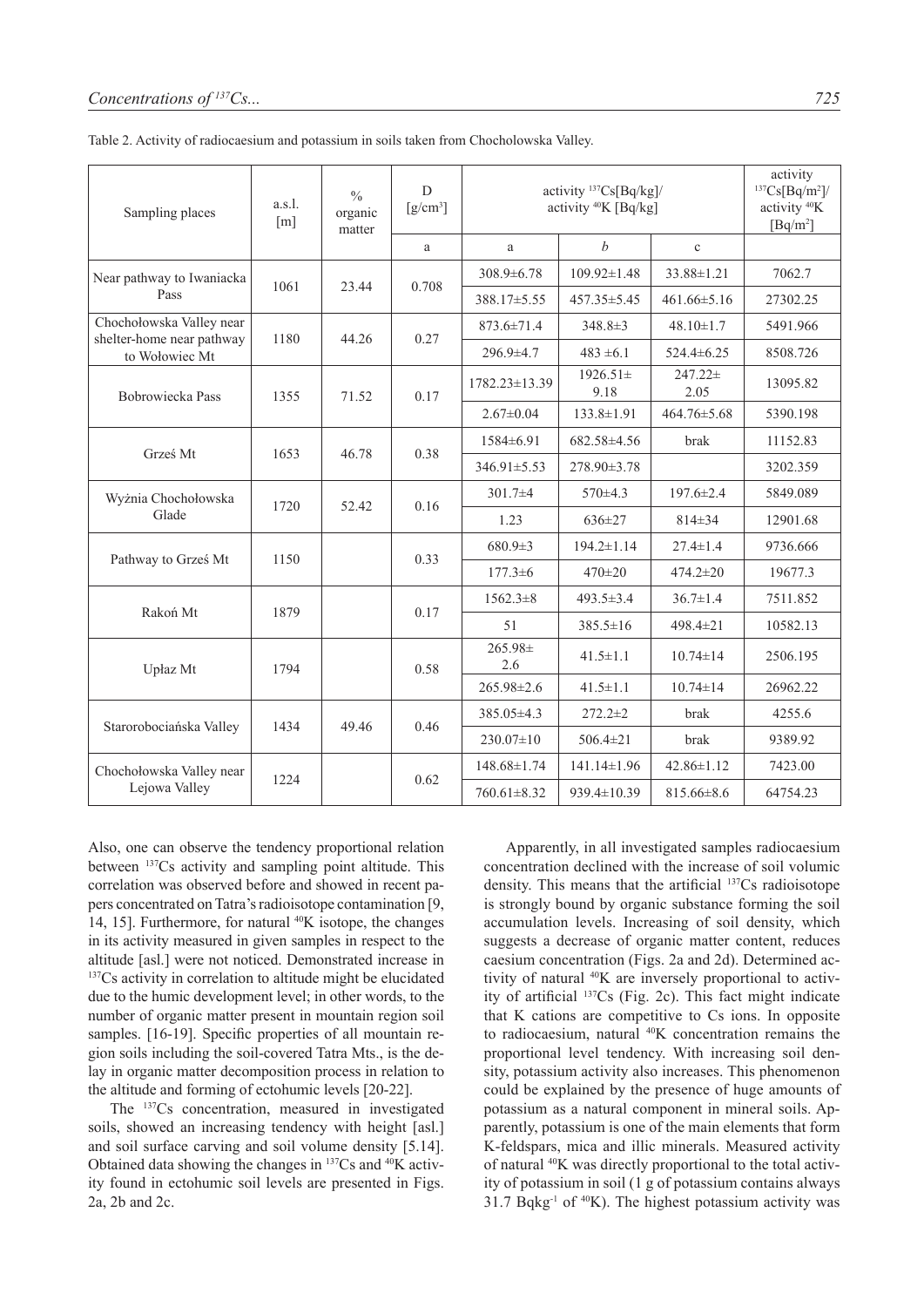

Fig.1a. Altitude-dependent 137Cs activity (Bq/kg) measured in layers (a,b and c) in soil samples from Chochołowska Valley in function of sampling point altitude.



Fig.1b. The change in  $\frac{137}{\text{Cs}}$  concentration (Bq/m<sup>2</sup>) showed as an area unit in relation to altitude of sampling.



Fig.1c. Altitude dependence of  $40$  K activity (Bq/m<sup>2</sup>) in samples taken from mountain region soils.

found in layer "c" (depth of 7-10cm). Furthermore, the difference in the potassium concentration is not related to altitude and 40K activity was comparable with the value of potassium concentration determined for the Carpathian Foothills [23].

Also, the aim of presented survey was to present data showing heavy metals contamination in the Tatras. In analyzed samples the concentration of Zn, Pb and Cr



Fig. 2a. Content of 137Cs and volumic density in all investigated soil samples (Chochołowska Valley).



Fig. 2b. Content of 40K and volumic density in all investigated soil samples (Chochołowska Valley).



Fig. 2c. The correlation between activity of artificial <sup>137</sup>Cs and natural 40K in all investigated soil samples (Chochołowska Valley).



Fig. 2d. The correlation between volumic density and % organic matter in investigated soil samples (Chochołowska Valley).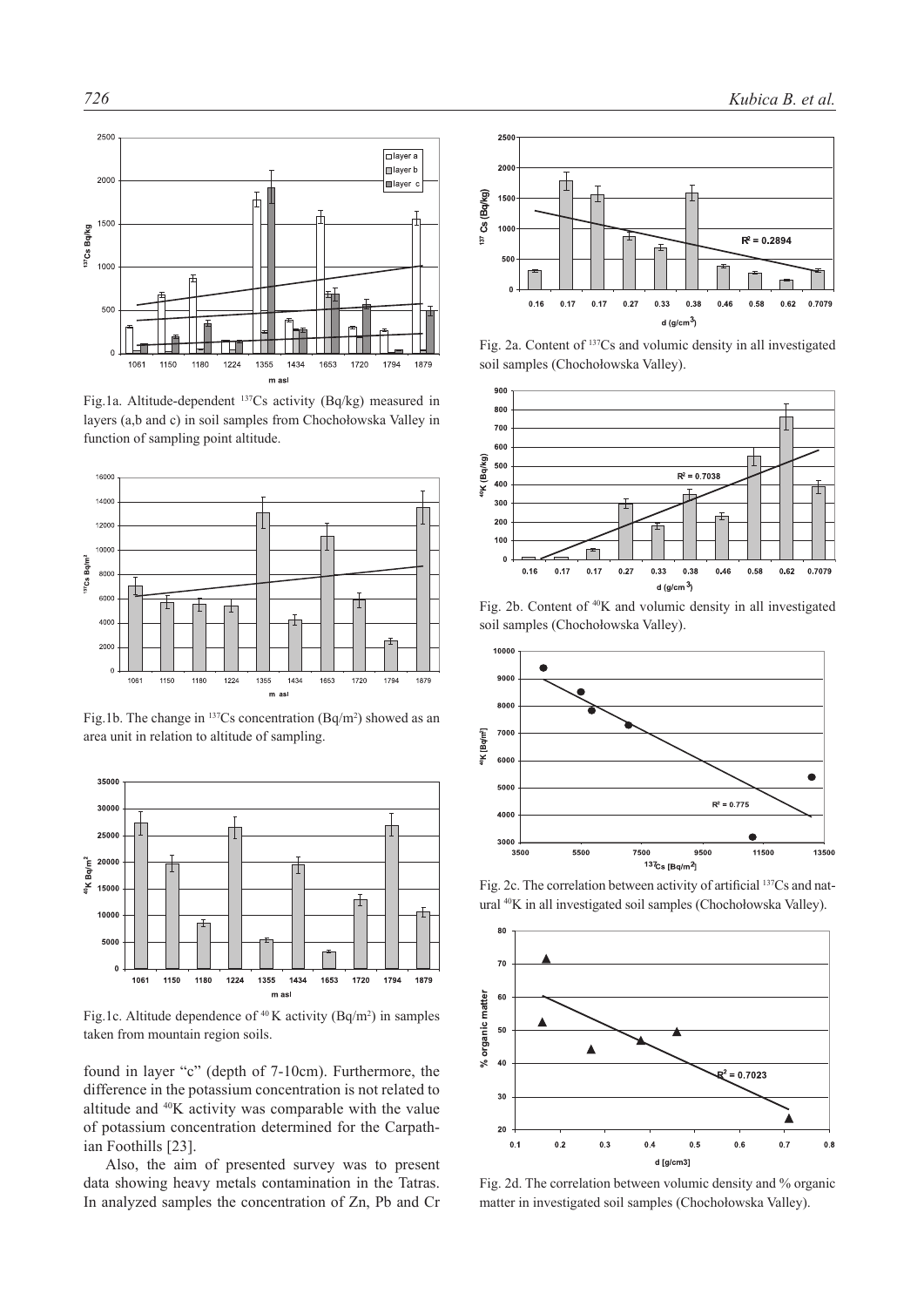





Fig 3b. Content of organic matter dependence of heavy metals (ppm) in samples taken from mountain region soils.

were measured. Data obtained from the investigation are shown in Figs. 3a and b.

The presence of the natural long-lived gamma emitters are due to the connected mineral bedrock.

Presented values of heavy metal concentrations in investigated soil samples, in the majority were in the range of values given for Polish soils or in some cases were slightly higher regarding these data [24, 25]. Furthermore, obtained results were comparable to those described for other mountain regions, for instance Karkonosze or the Bieszczady Mts. [26-28].

The lead concentration in samples collected from Chochołowska Valley is 38.8–117.7 mg/kg (see Figs. 3a and 3b, respectively). The level of Pb contamination changes from 26 to 471 mg/kg on the TPN area but the most frequently observed is in the range between 50 mg/ kg to 125 mg/kg. The increase of measurable Pb concentration with increase of the altitude might be explained by the quantity of organic matter found in samples in dependence of sampling altitude.

The Zn concentration in samples taken from Chochołowska Valley from selected points (m asl) varies from 34.3 to 55.0 mg/kg and to some extent the values grow directly proportional with either altitude or content of organic matter. For soils covered the whole area of TPN, the scale of changeableness of Zn concentration level is from 11 mg/kg to 664 mg/kg (wet mass). The most often measured values are 27-75 mg/kg [29].

Also, Cr concentrations were determinated in soil samples. It occurred that the amount of this heavy metal is between 15.1 mg/kg to 24.4 mg/kg. The concentration of Cr exhibits no correlation with the altitude and the number of organic matter.

We conducted some standard measurements to determine the radioisotopes <sup>137</sup>Cs and <sup>40</sup>K and other elements (Al, Si, K, Cr, Zn, Pb) in soil profiles collected from Trzydniowiański Mt.(1750 m asl).

This mountain is situated in the eastern part of Chochołowska Valley. The results of the investigation are given in Figs. 4a and b, respectively [7].

Figs. 4a and 4b show the activity of <sup>137</sup>Cs and 40K in mass unit for the samples taken from the genetic levels of analyzed soil samples [ Ofh-E-Bhf-C] were prepared.

The maximum of <sup>137</sup>Cs concentration was measured in Ofh levels (raw humus), formed in the process of delayed humification of organic matter [5, 16, 30].

The content of radioceasium concentration of <sup>40</sup>K exhibits a growing tendency in depth of soil profile, which is strongly related to an increase of mineral matter concentration. The increase of mineral mass quantity is confirmed also by growing concentration of Al, K, Si and Fe concentration in particular in the case of transition from Ofh layer to C level (Fig. 4a).



Figs. 4. The changes in natural (a) and artificial (b) element concentrations in soil depth profile measured in samples collected from Trzydniowiański Wierch.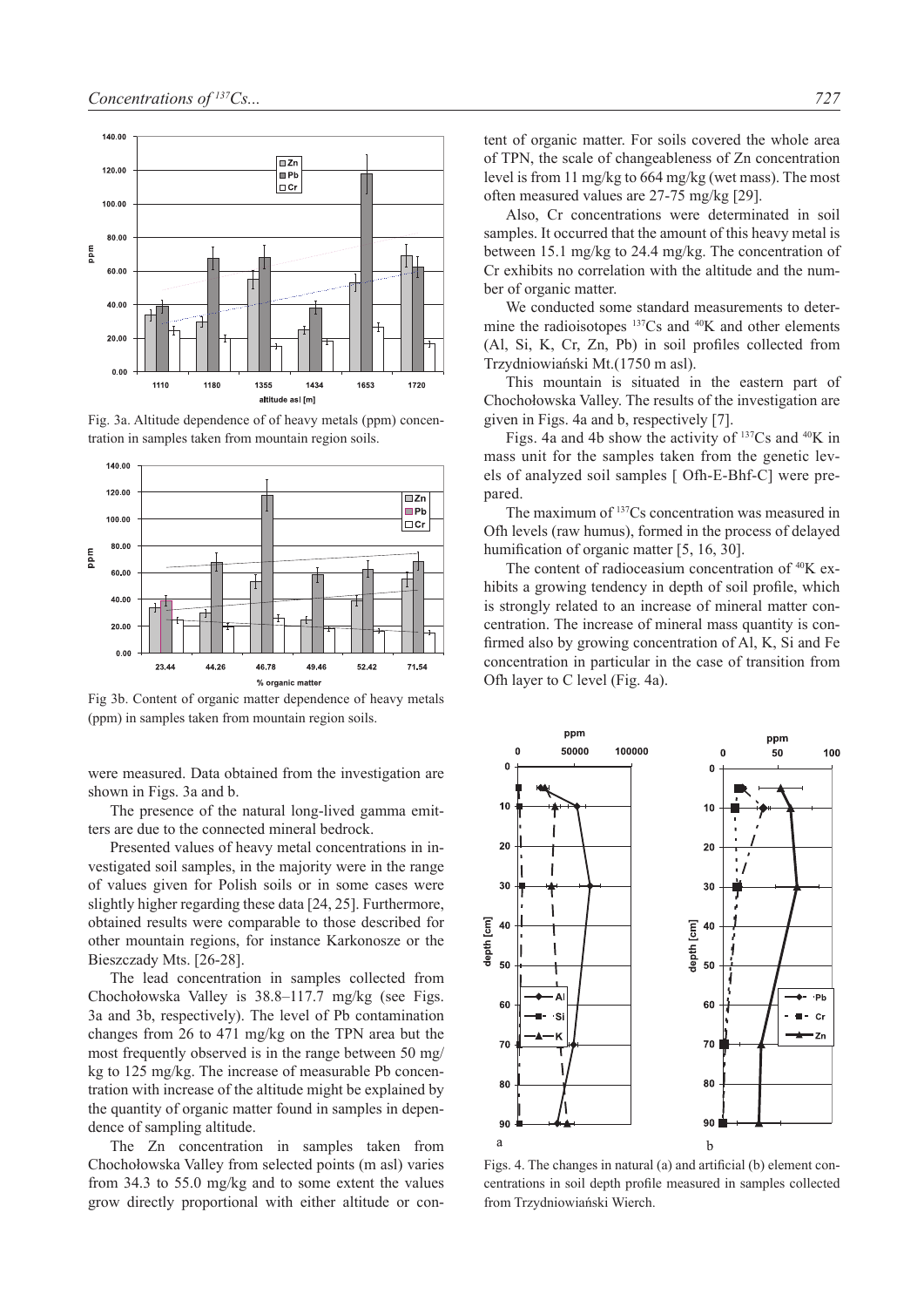For elements, in particular, with artificial origin (Pb, Cr and partly Zn) declining trend in concentration regarding the depth of soil profile was observed. The presence of such elements below 30 cm (soil cores) suggests that there are the components of parent rock or these certain elements associated with organic matter were conveyed along the soil profile. Higher values of Pb concentration measured in organic levels might indicate direct deposition of this element from atmosphere on the accumulation layers. Similarly to 137Cs, anthropogenic-originated lead is strongly bound by organic soil components. The ratio Pb/Al shows the excess of Pb, which was released from air and accumulated in soil [31, 32].

Given results revealed great variability in distribution of either radionuclides or heavy metals observed in investigated samples from Chochołowska Valley area. It is probably caused by different sorts of physico-chemical soil properties which are the result of geological background, various surface area carving and unequal intensity of pollutant fall.

- $-$  <sup>137</sup>Cs levels in mountain soil taken from the Tatra region revealed great variability in concentration. The values were changing from 148.69 Bq/kg (3761, 44 Bq/m2 ) in selected samples from Chochołowska Valley, in samples taken from an area situated between Chochołowska and Lejowa Valley (1224 m a.s.l) to 1782, 2 Bq/kg (13095 Bq/m2 ) for Bobrowiecka Pass (1335 m a.sl).
- The changeableness of radiocaesium concentration depends strongly on organic matter content in surface horizon levels of investigated soils.
- Potassium ions play an essential role in ceasium bioaccumulation in soils. Potassium as the element which belongs to the same group of Table of Elements as caesium, has similar physical and chemical properties and that is the reason why K might be very competitive in the ability of releasing heavier and larger Cs ion.

### **Acknowledgments**

This work was partially supported by the State Committee for Scientific Reaserch in Poland, under grant No. N305 011 31.

The work was partially supported by the Kościuszko Foundation, an American Center for Polish Culture with fundings provided by the Alfred Jurzykowski Foundation.

The authors thank the first deputy head of Tatra National Park, Dr. Zbigniew Krzan, for useful discussion and assistance in collecting soil samples.

#### **References**

1. LILJNZIN J.O., SKALBERG M., PERSSON G., INGE-MANSSON T.,.ARONSSONP.O; Radiochimica Acta; **43**, 1, **1988**.

- 2. PIEŃKOWSKI L., JASTRZĘBSKI J., TYS J., BATSCH T., JARACZ P., KURCEWICZ W., MIROWSKI S., SZEFLIŃSKA G., SZEFLIŃSKI Z., SZWERYN B., WILHELMI Z., JÓZEFOWICZ E.T; Journal of Radioanalytical and Nuclear Chemistry, Letters; **6**, 379, **1987**.
- 3. J. NYKA, Tatra Mts- Guide, SiT,Warszawa **1972**.
- 4. Z. MIREK, Nature of the Tatra National Park, TPN, Kraków-Zakopane **1996**.
- 5. B. KUBICA, J. W.MIETELSKI, J. GOŁAŚ, S. SKIBA, E. TOMANKIEWICZ, P. GACA, M. JASIŃSKA, M. TUTEJA-KRYSA, Polish J. Environ. Stud., **11**, 537, **2002**.
- 6. B. KUBICA, S. SKIBA, J.W. MIETELSKI,J. GOŁAŚ, M. KUBICA, M. STOBIŃSKI, M. TUTEJA-KRYSA, E. TO-MANKIEWICZ, P. GACA, Z. KRZAN, Polish J. Environ. Stud., **13**,153, **2004**.
- 7. B. KUBICA, M. SKIBA, S. SKIBA, J. GOŁAŚ, M. KUBI-CA, M. STOBIŃSKI, M. TUTEJA- KRYSA, J.Radioanal. Nucl.Chem **266**, (1), 3, **2005**.
- 8. GÓRSKI M., UZIAK S; Annales UMCSSect.C; **46**, 1, **1991**.
- 9. STREBL F., RINGER W., GERZABEK M.H.; Journal of Environmental Radioactivity **58**, 143, **2002**.
- 10. DUBOIS G.,BOSSEW P. Journal of Environmental Radioactivity **65**, 29, **2003**.
- 11. MYSTKOWSKI K., Conference of European Clay Groups Association, EUROCLAY. September 5-9, Krakow, Poland. Book of abstracts, 114, **1999**
- 12. MIETELSKI.J.W., JASIŃSKA M., Applied Radiation and Isotopes. **47**,(9/10), 1089, **1996**.
- 13. CURRIE L., Anal. Chem. **40**, 585, **1968**.
- 14. SKIBA S., KUBICA B., SKIBA M., Bieszczady Mts Ann. **13**, 325, **2005**.
- 15. SKIBA S., KUBICA B., SKIBA M., STOBIŃSKI M., Polish Journal of Soil Sciences, **38**,(2), 119, **2005**.
- 16. SKIBA S., DREWNIK M., DROZD J.; IHHS, 497, **1997**.
- 17. ABSALOM J.P., YOUNG S.D., CROUT N.M.J., CROUT N.M., SANCHEZ A., WRIGHT S.M., SMOLDERS E., SMOLDERS A., NISBET A.F., GILLETT A.G.; Journal of Environmental Radioactivity **52**, 31, **2001**.
- 18. REZZOUNG S., MICHEL H., FERNEX F., BARCI-FU-NEL G., BARCI V. ; Environmental Radioactivity **85**, 369, **2006**.
- 19. SKIBA M., Geologica Carpathica, **53**, (**2002**)special issue (edition on CD as analogue version).
- 20. ATUN G., KILISLIOGLU A., J.Radioanal.Nucl.Chem. **258**, 605, **2003**.
- 21. LETTNER H., GIESEBNER A., PEER T., HUBNER A.K., PINTARIC M.; Environmental Radioactivity **86**, 12, **2006**.
- 22. SAWHNEY L., Clays and clay Minerale, **20,** 93, **1971**.
- 23. Chełmicki W., Klimek M., Krzemień K., Jasińska M., Kozak K., Mietelski J.W., Folia Geographica, Ser. Geogr. Phys., **XXVIII**, 35, **1996-1997**.
- 24. KABATA-PENDIAS A., PENDIAS H., Biogeochemistry of trace elements, PWN, Warszawa **1999**.